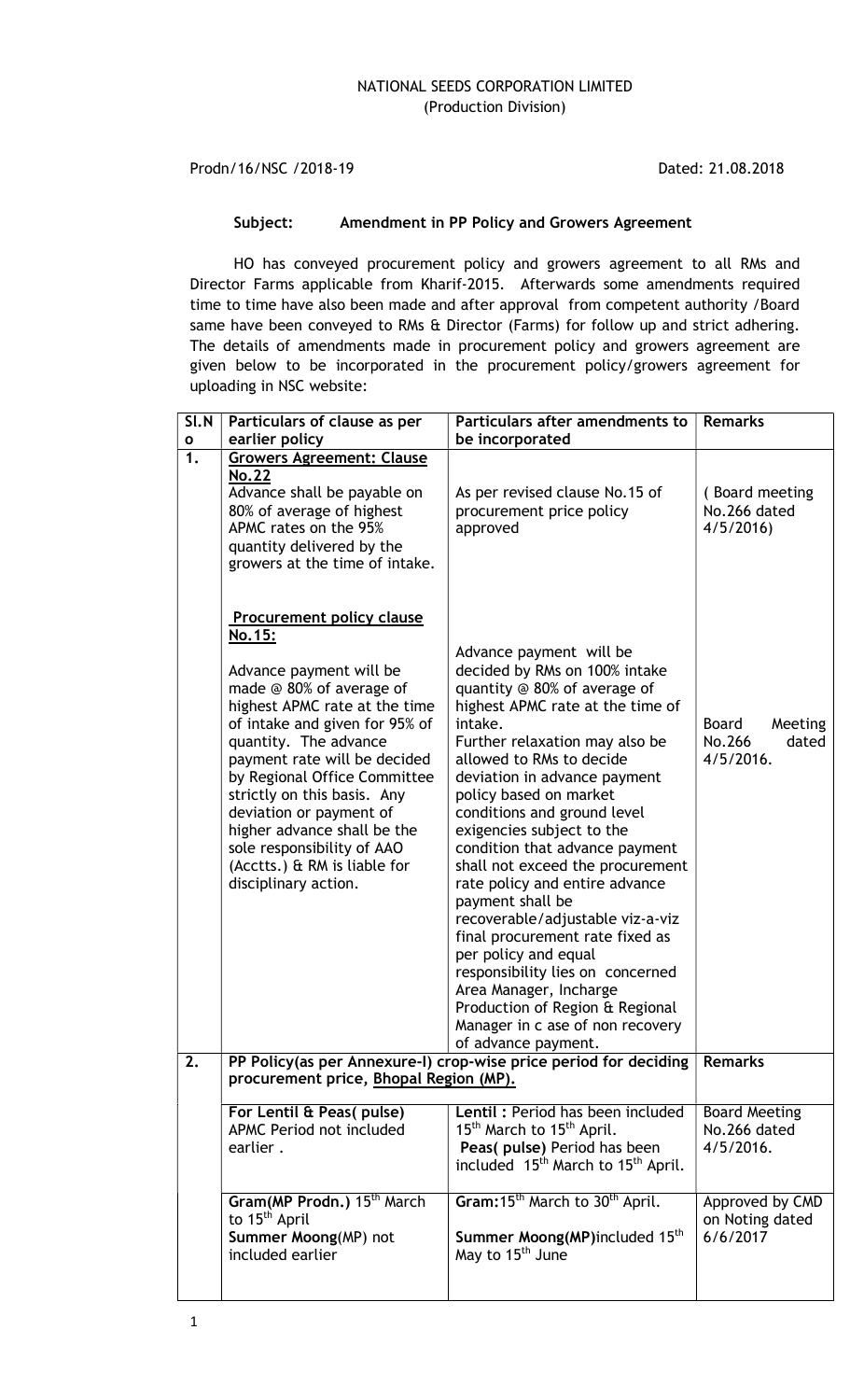| Particulars of clause as per<br>earlier policy                                                                                                                                                                                                                                                                                                                                                                                                                                                                                                                                                                                                                                                                                                                                                                                                    | Particulars after amendments to<br>be incorporated                                                                                                                                                                                                                                                                                                                                                                                                     | <b>Remarks</b>                                                  |
|---------------------------------------------------------------------------------------------------------------------------------------------------------------------------------------------------------------------------------------------------------------------------------------------------------------------------------------------------------------------------------------------------------------------------------------------------------------------------------------------------------------------------------------------------------------------------------------------------------------------------------------------------------------------------------------------------------------------------------------------------------------------------------------------------------------------------------------------------|--------------------------------------------------------------------------------------------------------------------------------------------------------------------------------------------------------------------------------------------------------------------------------------------------------------------------------------------------------------------------------------------------------------------------------------------------------|-----------------------------------------------------------------|
| PP Policy(as per Annexure-I) crop-wise price period for deciding<br>procurement price, Secunderabad Region                                                                                                                                                                                                                                                                                                                                                                                                                                                                                                                                                                                                                                                                                                                                        |                                                                                                                                                                                                                                                                                                                                                                                                                                                        |                                                                 |
| Paddy: 1 <sup>st</sup> Nov to 30 <sup>th</sup> Nov<br>(Kharif) & $1^{st}$ April to $30^{th}$ April<br>(Rabi)                                                                                                                                                                                                                                                                                                                                                                                                                                                                                                                                                                                                                                                                                                                                      | Paddy early medium varieties:<br>15 <sup>th</sup> Nov.to 15 <sup>th</sup> Dec(Kharif) 15 <sup>th</sup><br>April to 15 <sup>th</sup> May (Rabi)<br>Paddy late varieties: 15 <sup>th</sup> Dec to<br>15 <sup>th</sup> Jan(Kharif) 15 <sup>th</sup> May to 15 <sup>th</sup><br>June (Rabi)                                                                                                                                                                |                                                                 |
| Groundnut: 1 <sup>st</sup> Nov to 30 <sup>th</sup><br>Nov(kharif)15 <sup>th</sup> Jan to 15 <sup>th</sup><br>Feb.(Rabi)<br>Black Gram: 1 <sup>st</sup> Oct to 31 <sup>st</sup><br>Oct(Kharif) 15 <sup>th</sup> Jan to 15 <sup>th</sup><br>Feb(Rabi)                                                                                                                                                                                                                                                                                                                                                                                                                                                                                                                                                                                               | Groundnut: 15 <sup>th</sup> Oct to 15 <sup>th</sup> Nov<br>(Kharif) 15 <sup>th</sup> March to 15 <sup>th</sup><br>April(Rabi)<br>Black Gram: 15 <sup>th</sup> Sept to 15 <sup>th</sup><br>oct(Kharif) 15 <sup>th</sup> Feb to 15 <sup>th</sup><br>March(Rabi) 15thMay to 15 <sup>th</sup> June<br>(Summer)                                                                                                                                             | Approved by CMD<br>on noting dated<br>5/6/2017                  |
| Green Gram: 1 <sup>st</sup> Oct to 31 <sup>st</sup><br>Oct(Kharif) 15 <sup>th</sup> Jan to 15 <sup>th</sup><br>Feb(Rabi)<br>Bengal Gram: 15 <sup>th</sup> April to 15 <sup>th</sup>                                                                                                                                                                                                                                                                                                                                                                                                                                                                                                                                                                                                                                                               | Green Gram: 15 <sup>th</sup> Sept to 15 <sup>th</sup><br>oct(Kharif) 15 <sup>th</sup> Feb to 15 <sup>th</sup><br>March(Rabi) 15 <sup>th</sup> May to 15 <sup>th</sup> June<br>(Summer)<br>Bengal Gram : 15 <sup>th</sup> Feb to 15 <sup>th</sup>                                                                                                                                                                                                       |                                                                 |
| May (Rabi)<br>clause No.10                                                                                                                                                                                                                                                                                                                                                                                                                                                                                                                                                                                                                                                                                                                                                                                                                        | March(Rabi).<br>Procurement Policy fixation of sale price of planting material                                                                                                                                                                                                                                                                                                                                                                         |                                                                 |
| 1. Sale price of planting<br>material to NSC seed growers<br>will be calculated equivalent<br>to subsidized sale(GSP) +<br>Rs.25/- per qtl. for CS-I,<br>Rs.100/- per qtl. for F/S &<br>$Rs.250/-$ per qtl. for B/S.<br>2. Sale price of planting<br>material to organizers or<br>private seed companies shall<br>be non subsidized sale price of<br>certified seed+ 5% of CS-I &<br>10% for F/S                                                                                                                                                                                                                                                                                                                                                                                                                                                  | 1. Sale price of planting material<br>to NSC seed growers will be<br>calculated on total direct cost +<br>over head + Rs.25/- per qtl. for<br>CS-I, Rs.100/- per qtl. for $F/S$ &<br>Rs.250/- per qtl. for B/S.<br>2. Sale price of planting material<br>to organizers or private seed<br>companies shall be total direct<br>$cost + over heads + 5%$ of CS-I &<br>10% for F/S.<br>*The components for computing<br>the total direct cost would be as: | Approved in<br><b>Board Meeting</b><br>No.267 dated<br>4/6/2016 |
| *1. Procurement price including production subsidy (Expected)<br>2. Processing expenses<br>3. Packing Material<br>4. Certification Material<br>5. Treatment Material<br>6. Outer packing material<br>7. Local Transport (on raw seed)<br>8. Any other cost<br>9. Total "A" S. No. 1 to 8<br>10. Interest on "A" (S.No.9) @ 11% for 6 months<br>11. Production Centre cost (S.No.9+10)= B<br>12. Average Transportation(for marketing centre) Rs.75/- per qtl.<br>13. Storage (at marketing centre) @ Rs.3/- per month per qtl. for six months.<br>14. Total direct cost (B+12+13)=C<br>15. Overheads & Returns(any one as applicable)<br>Oilseeds / Pulses< 10 yr. old Rs.300/-q.<br>Oilseeds/Pulses > 10 yr. oldRs.200/-q.<br>Vegetable10% of B (prodn.cent. cost)<br>Fodder & Fibre2% of B (prodn.cent. cost)<br>16. Total Direct Cost (14+ 15) |                                                                                                                                                                                                                                                                                                                                                                                                                                                        |                                                                 |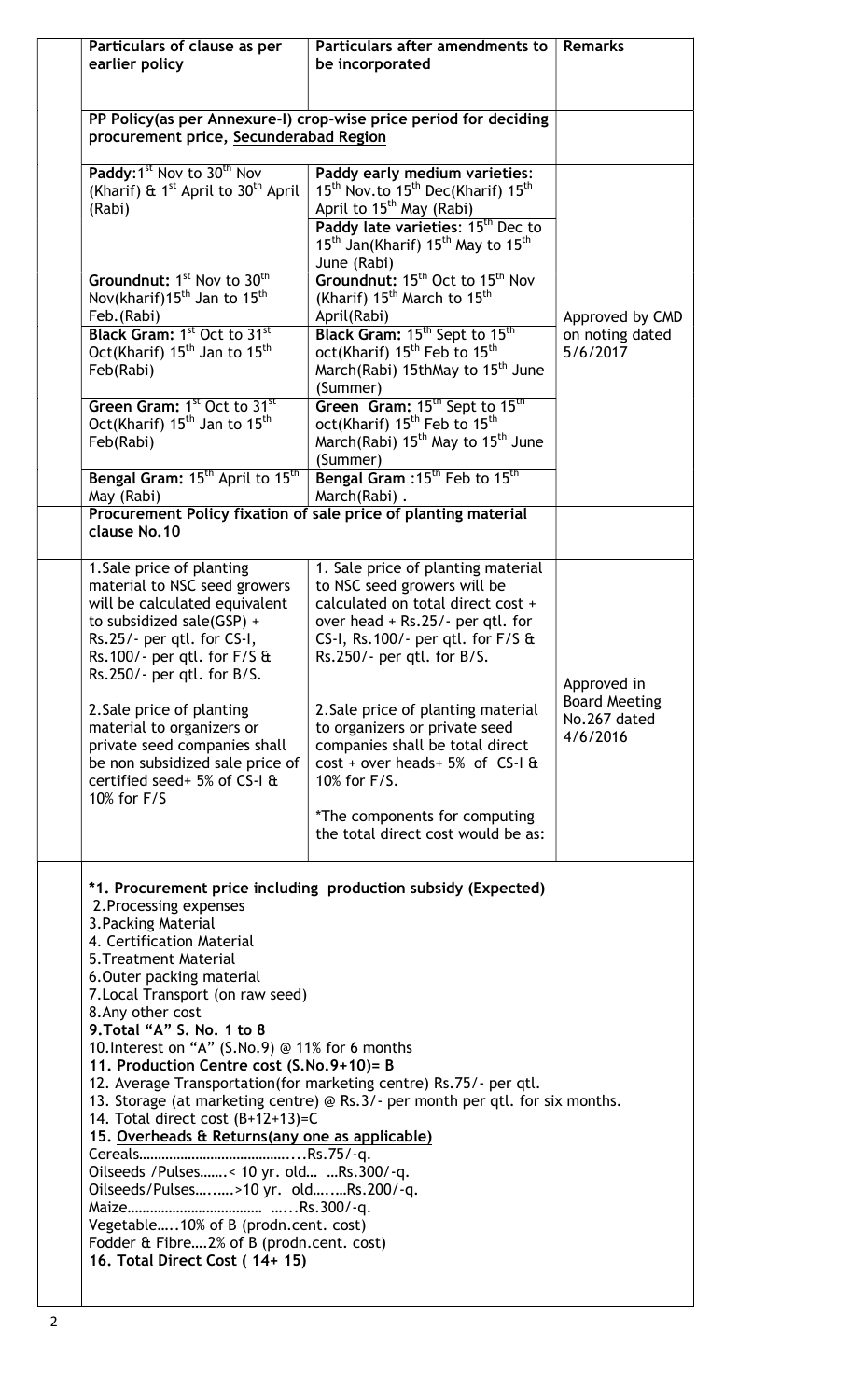|    | <b>Procurement Policy Crop Group</b>                                                                                                                                                                                                                                                                                                                                           |                                                                                                                                                                                                                                                                                                                            |                                                                   |
|----|--------------------------------------------------------------------------------------------------------------------------------------------------------------------------------------------------------------------------------------------------------------------------------------------------------------------------------------------------------------------------------|----------------------------------------------------------------------------------------------------------------------------------------------------------------------------------------------------------------------------------------------------------------------------------------------------------------------------|-------------------------------------------------------------------|
| 1. | <b>Cereals</b><br>Average of highest APMC<br>rates + Incentive(as per<br>specific price period in<br>Annexure-I)<br>a) Newer varieties: 20%<br>incentive including<br>production subsidy if<br>applicable + Rs.50/-<br>premium for new<br>varieties.<br>b) Older varieties: 20%<br>incentive                                                                                   | No change                                                                                                                                                                                                                                                                                                                  |                                                                   |
| 2. | <b>Pulses including Lathyrus:</b><br>Average of highest APMC<br>rates+ incentive(as per<br>specific price period in<br>Annexure -1)<br>a.) Newer varieties: 25%<br>incentive(limited to<br>$Rs.1000/-per$ qtl.) +<br>Rs.100/- premium for<br>new varieties.<br>b.) Older varieties: 25%<br>incentive(limited to<br>Rs.1000/-per qtl.)                                          | a.) Newer varieties: Rs.1875/-<br>per qtl. subsidy. (75% of Rs. 2500/-<br>per qtl.) under NFSM / incentive<br>b.) No change                                                                                                                                                                                                | Approved<br>in<br>Board<br>Meeting<br>No.270<br>dated<br>3/1/2017 |
| 3. | <b>Oil Seeds</b><br>Average of highest APMC<br>rates+ incentive or Govt.<br>subsidy if applicable(as per<br>specific period in Annexure. I)<br>a.) Newer varieties: 25%<br>incentive or Govt,<br>subsidy if applicable<br>(limited to $Rs.1000/++$<br>Rs.100/-per qtl.<br>premium for new<br>variety.<br>b.) Older varieties: 25%<br>incentive(limited to<br>Rs.1000/-per qtl. | a.) Newer varieties<br>1. varieties 0-5 years: 25%<br>incentive or Govt. subsidy if<br>applicable (limited to Rs.1100/-<br>per qtl.)<br>2. Varieties 6-10 years: 25%<br>incentive or Govt. subsidy if<br>applicable limited to Rs.1100/-<br>per qtl. (Rs. 1000/- + Rs. 100/-<br>premium)<br>b.) Older varieties no change. | Approved in<br><b>Board Meeting</b><br>No.270 dated<br>3/1/2017   |
| 4. | Fodder<br>and Fiber<br>except<br><b>Hybrid</b><br>Maize,<br>Sorghum,<br>Bajra & Maize AT<br>highest<br><b>APMC</b><br>of<br>Average<br>rates+<br>incentive<br>(as<br>per<br>period<br>specific<br>price<br>in<br>Annexure-1)<br>varieties<br>a) Newer<br>20%incentive + Rs.50/-<br>premium<br>for<br>new<br>varieties<br>20%<br>b) Older varieties<br>incentive                | No change<br>No change                                                                                                                                                                                                                                                                                                     |                                                                   |
| 5. | Sunhemp,<br>Barseem,<br>Jute,<br>Lucern, Oat & Dhaincha<br>Hybrid Maize, Sorghum, Bajra<br>& Maize African Tall                                                                                                                                                                                                                                                                | -due to non-availability of market<br>rates of hybrid Maize, Sorghum,<br>Bajra and Maize African Tall. The<br>committee rates be applicable<br>of<br>Jute,<br>in<br>same<br>as<br>case<br>Sunhemp, Barseem, Lucern, Oat                                                                                                    | Approved in<br><b>Board Meeting</b><br>No.270 dated<br>3/1/2017   |